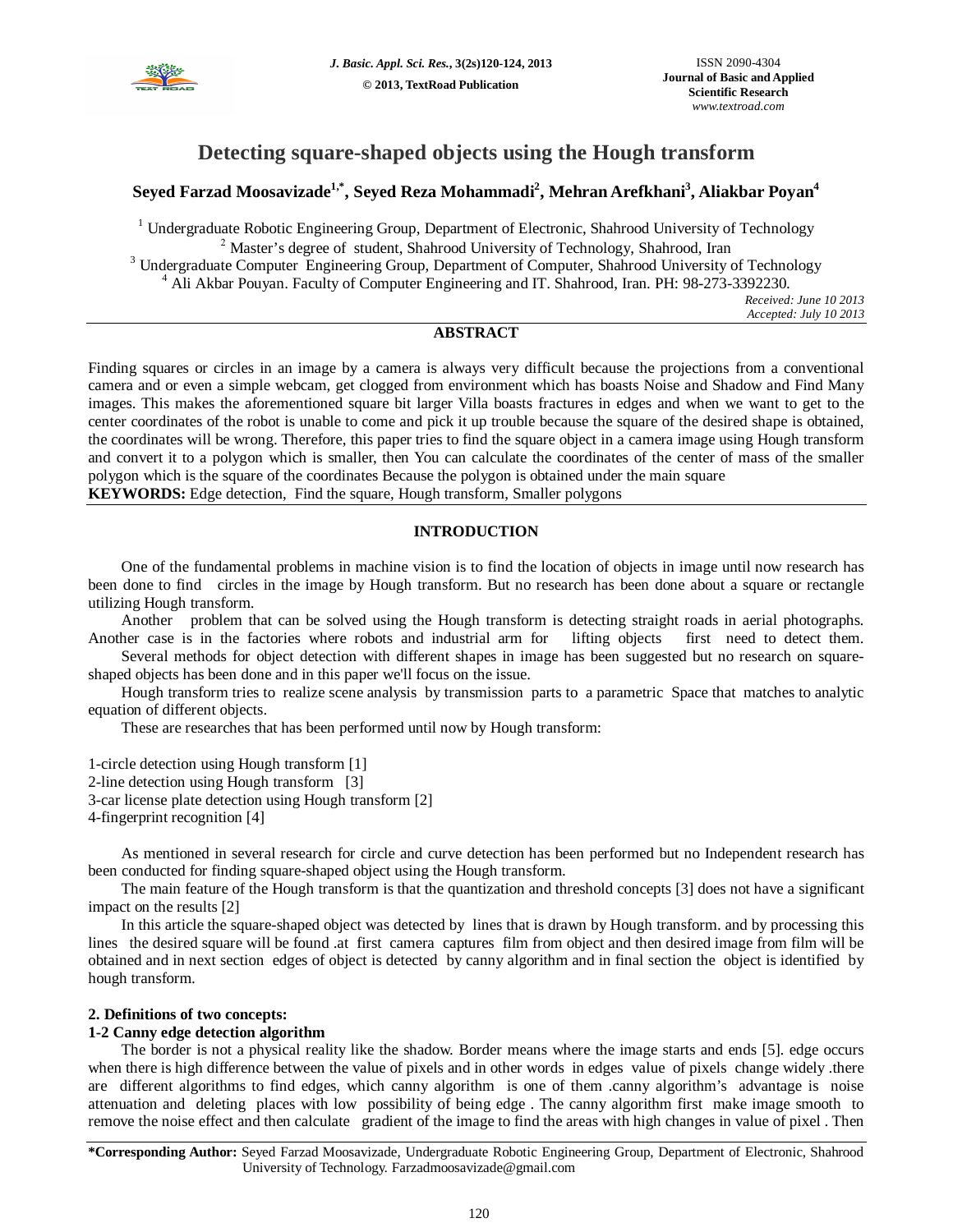#### Moosavizade *et al.,* 2013

verify this areas to skip from each pixel that its gradient is not maximum. in next step utilize high and low thresholds and if gradient of a pixels is smaller than minimum threshold make its value zero And if it was between the two threshold make its value zero unless there is a path from pixel to the other pixels with gradient above the maximum threshold and if a pixel's gradient is above the highest threshold pixels it is chosen to be the edge [6]

#### **2-2 Hough transform:**

The Hough transform is one of the classical computer vision techniques which dates back to 50 years ago [5].

Hough transform is an algorithm that can identify and extract specific shape in image. To find a specific shape by Hough transform shapes should have a specific Parametric form. Because of this reason Hough transform is used mainly to find a shape like line and circle that have specific Parametric form. Hough transform is a powerful method for locating lines in image so that each line in page x-y is described as follows:

 $x\cos(\theta) + y\sin(\theta) = \rho$ 

Where  $\rho$  is the standard line length and  $\theta$  is the angle of the line [8], [7]. So by processing edge points we obtain values of  $\rho$ and  $\theta$  . figure 1 illustrates the description:



Figure1-shows a line that is obtained by Hough  $\theta$ ,  $\rho$  values

So different ρ and θ values obtained and finally the largest value of them specifies the edge line. In fact edge line passes through all edge points. But finally a line is passed through the object edge or Side of the square-shaped object . so a point in Cartesian coordinate is mapped to a Sine wave and a point that have most shared sine Is considered as a candidate for The final line[10]. Therefore if we choose a point that is edge we can convert it to a line. So a set of points is mapped to a set of lines in Cartesian coordinate.[9]



figure2

#### **3-How it works**

In this section, we describe our new algorithm by several images. First we enable camera and specify the desired shape, and it produced this photograph (image 3)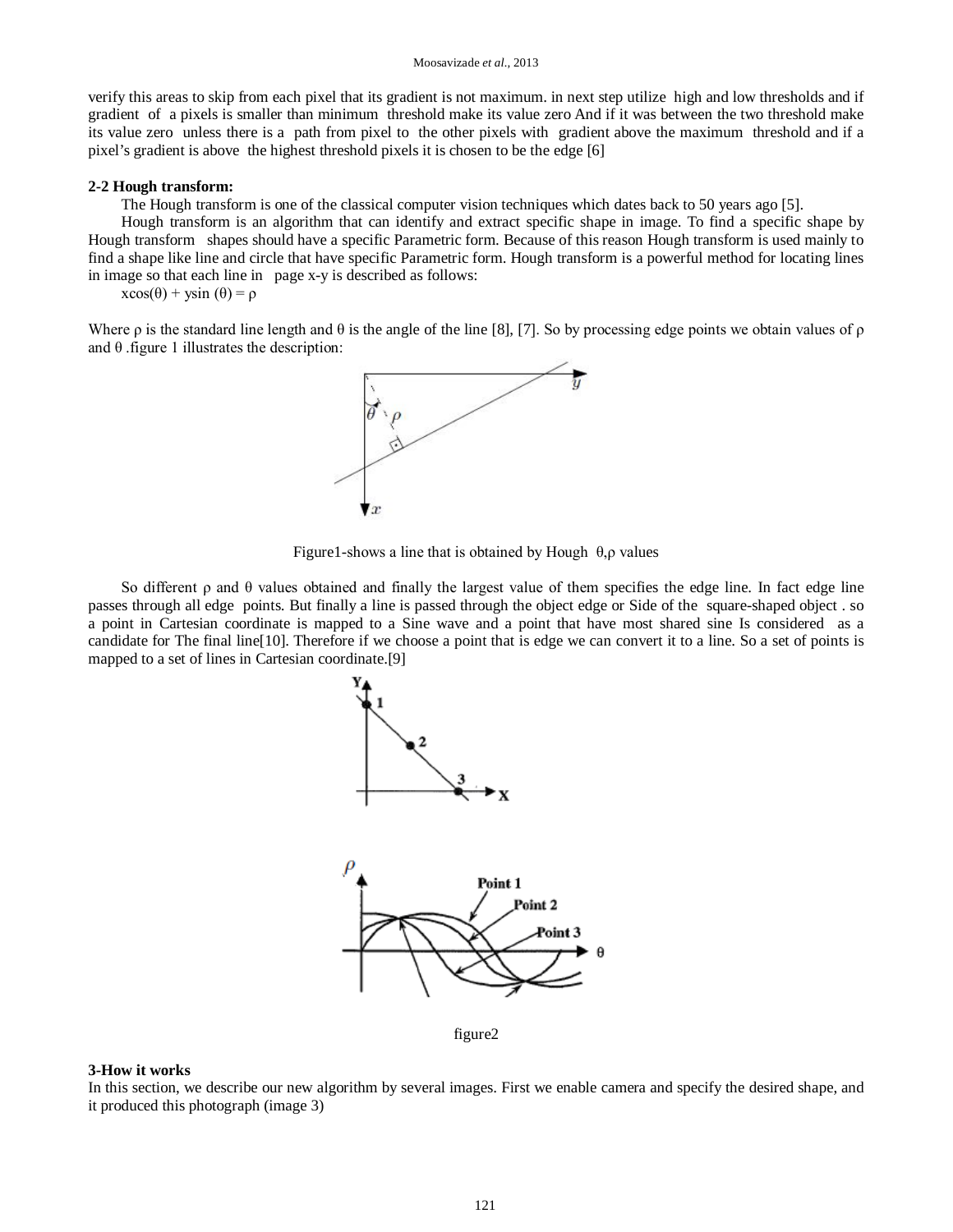#### *J. Basic. Appl. Sci. Res.*, 3(2s)120-124, 2013



figure3. The original image of the object

After that we convert colorful image to binary space and apply filter for removal noise we specify its edges.

After noise removal and finding edges , we must do preprocess operation to obtain the best input for Hough transform[2] and after that desired lines and Hough values is obtained(figure3).

After detecting Hough lines that are edge of polygon (picture 4) in picture. Then we convert main square into smaller polygon and then we obtain centroid of the polygon.



Figure5- The lines drawn by Hough transform on the object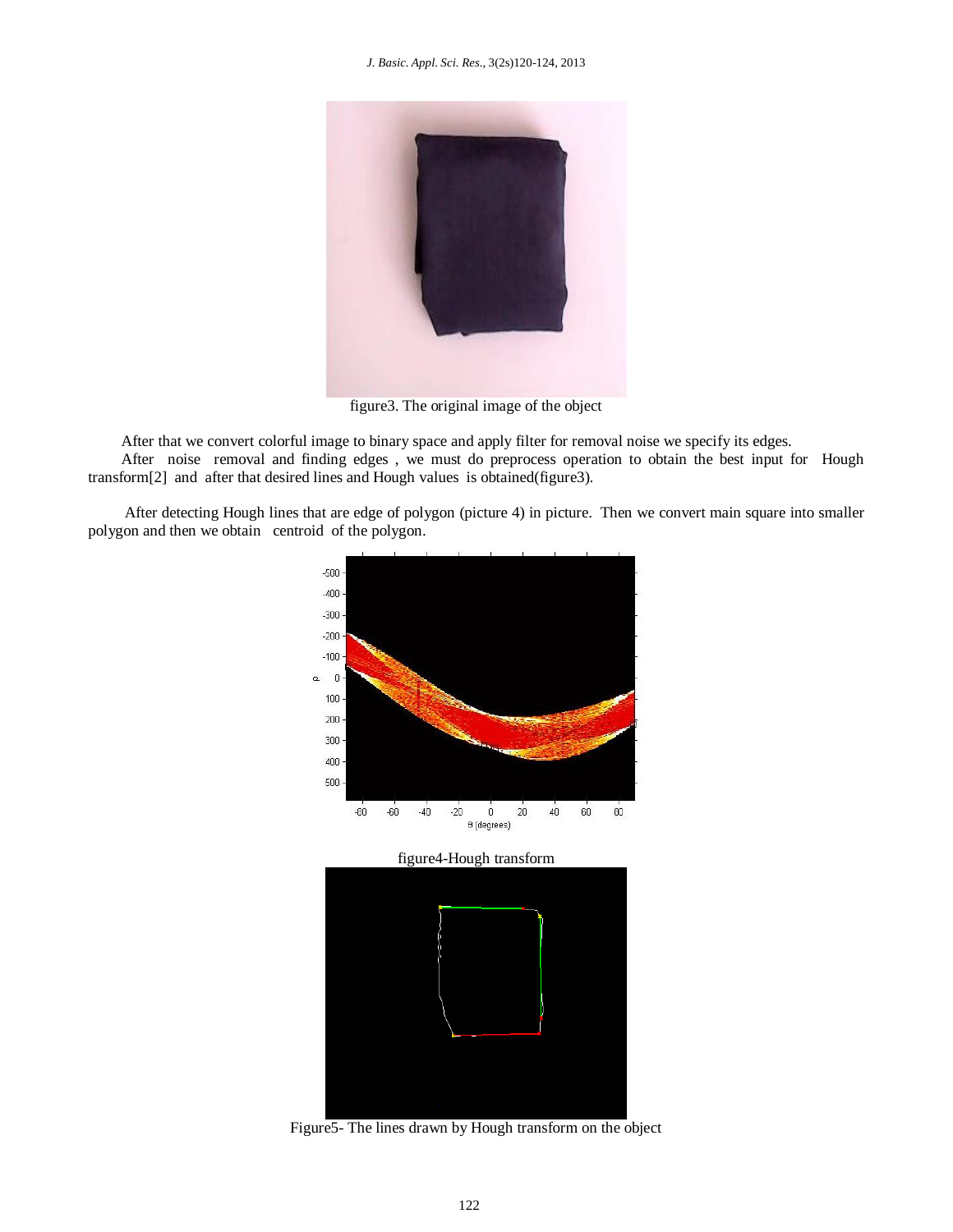#### Moosavizade *et al.,* 2013

We obtain polygon by calculating distance between Hough transform lines and specify two lines that are farther apart and we will draw this two lines. Then we must connect beginning point of two lines and also ending points of them after that, desired quadrilateral is obtained (Figure 5) so we have extracted a polygon from basic square object and then calculate centroid of extracted polygon .



Figure6- desired polygon and work results

Finally, we calculate centroid of polygon that according to calculations done in MATLAB the following value were obtained:

```
ans =255.6785 135.8889
```
That is exactly polygon centroid.

### **4-CONCLUSION AND RESULTS**

In this paper before specifying the square and finding its centroid something must be done such as converting videos to photo, converting colorful image to binary image and noise removal,… then our method tries to find image edges by utilizing canny algorithm, then by using Hough transform the lines on the every image edges are drawn**,** and finally find the lines that have longest Distance between each other , and then we connect their starting and ending points to create desired polygon on the square. Finally by using ready to use commands that exist in MATLAB we obtain centroid of polygon.



Figure7-Find the centroid coordinate of polygon